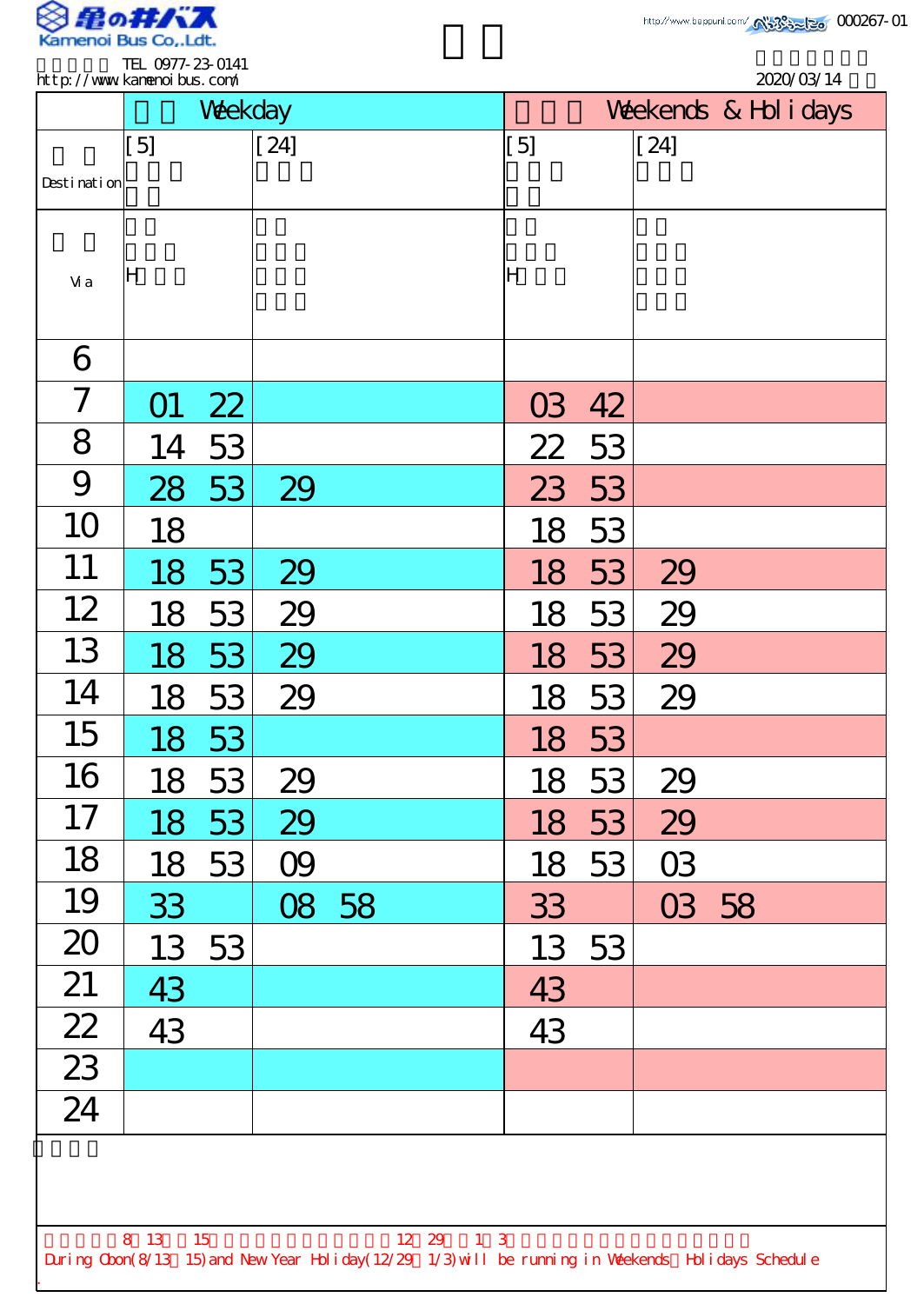

TEL 0977-23-0141 http://www.kamenoibus.com/

| http://www.kanenoi.bus.com/ |                         |          |                |    |                | 2020/03/14                                                                                         |
|-----------------------------|-------------------------|----------|----------------|----|----------------|----------------------------------------------------------------------------------------------------|
|                             |                         | Weekday  |                |    |                |                                                                                                    |
|                             |                         |          |                |    | $[41]$         |                                                                                                    |
| Desti nati on               | <b>APU</b>              |          |                |    |                | Safari                                                                                             |
|                             |                         |          |                |    |                |                                                                                                    |
| Vi a                        |                         |          |                |    |                |                                                                                                    |
|                             |                         |          |                |    |                |                                                                                                    |
| 6                           |                         |          |                |    |                |                                                                                                    |
| $\overline{7}$              | 47                      |          |                |    |                |                                                                                                    |
| 8                           |                         | 12 17 37 |                | 47 |                |                                                                                                    |
| 9                           |                         |          |                |    |                | 46                                                                                                 |
| 10                          | 11                      | 31       | 46             |    | 18             |                                                                                                    |
| 11                          | 31                      | 46       |                |    | 11             |                                                                                                    |
| 12                          | 31                      | 46       |                |    | 11             |                                                                                                    |
| 13                          | 31                      | 46       |                |    | 11             |                                                                                                    |
| 14                          | 31                      | 46       |                |    | 11             |                                                                                                    |
| 15                          | 31                      | 46       |                |    | 11             |                                                                                                    |
| 16                          | 46                      |          |                |    | 11             |                                                                                                    |
| 17                          | 18                      | 32 48    |                |    |                |                                                                                                    |
| 18                          |                         | 18 32 48 |                |    |                |                                                                                                    |
| 19                          |                         | 16 21 41 |                |    |                |                                                                                                    |
| 20                          | 21                      |          |                |    |                |                                                                                                    |
| 21                          | $\overline{\mathrm{O}}$ |          |                |    |                |                                                                                                    |
| $\frac{22}{2}$              | 11                      | 51       |                |    |                |                                                                                                    |
| $\overline{23}$             |                         |          |                |    |                |                                                                                                    |
| $\overline{24}$             |                         |          |                |    |                |                                                                                                    |
| $\ddot{\cdot}$              |                         |          | $\ddot{\cdot}$ |    |                | $\ddot{\phantom{a}}$                                                                               |
|                             |                         |          |                |    |                |                                                                                                    |
|                             | 8 13 15                 |          |                |    | $12 \t29 \t13$ |                                                                                                    |
|                             |                         |          |                |    |                | During Cbon(8/13 15) and New Year Holiday(12/29 1/3) will be running in Weekends Holidays Schedule |